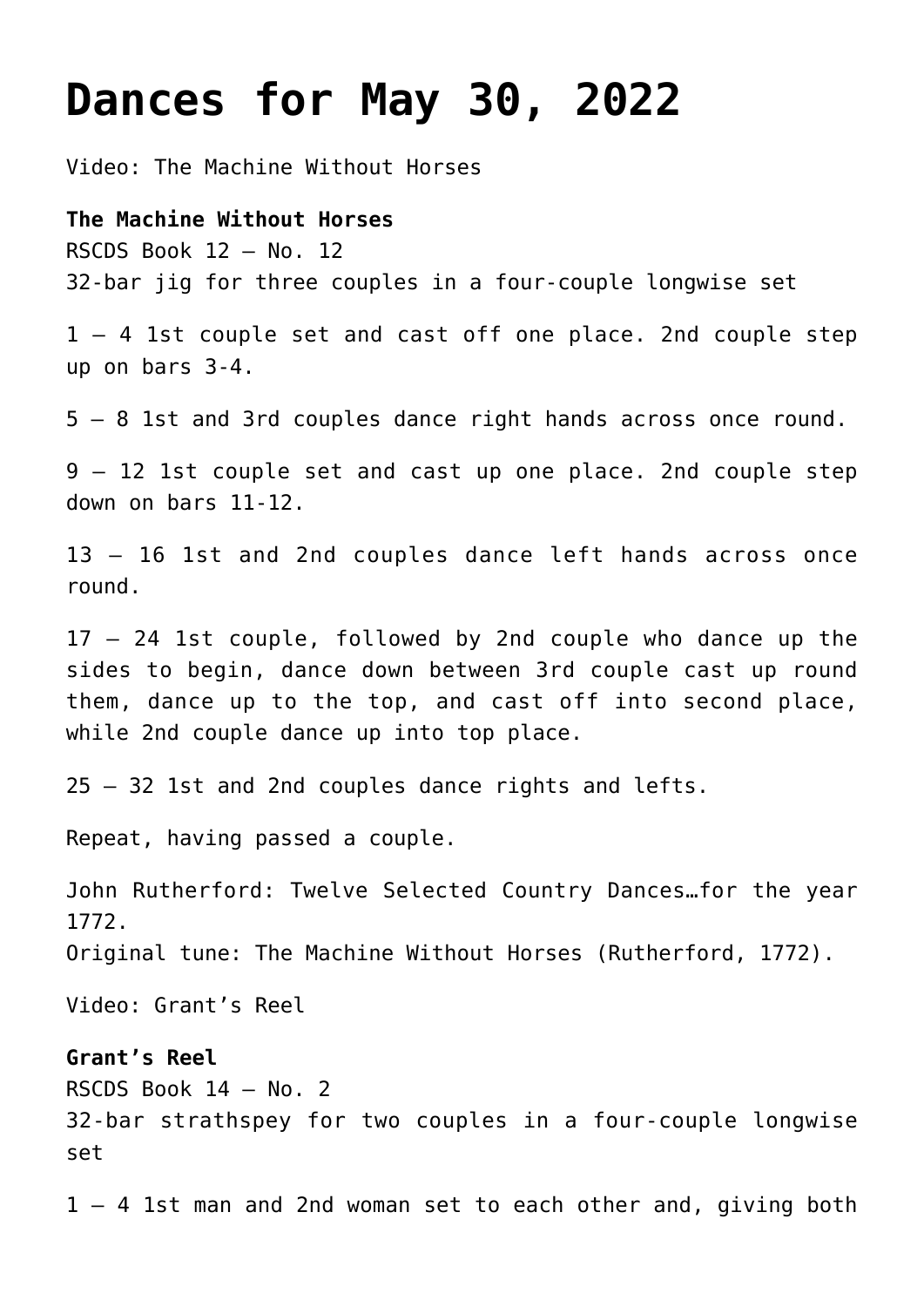hands, turn once round.

5 – 8 1st woman and 2nd man repeat bars 1-4.

9 – 16 1st couple lead down the middle and up.

17 – 20 1st couple set and cast off one place. 2nd couple step up on bars 19-20.

21 – 24 1st couple dance back to back.

25 – 32 2nd and 1st couples dance rights and lefts.

Repeat, having passed a couple.

Rutherford: Compleat Collection of 200 of the most celebrated Country Dances both old and new…Vol 1, London, c. 1755. Original tune: Grant's Reel (Rutherford, c. 1755)

TACNotes:' 1-8 When setting, anticipate turn by advancing slightly.

Video: [Uncle Bill's Jig](https://youtu.be/W3GZr1V4DAE)

#### **UNCLE BILL'S JIG**

Roy Goldring – Graded and Social Dances 3 32 bar Jig for 2 couples

1 – 4 1st and 2nd couples dance right hands across to place.

5 – 8 1st couple turn 1 1/4 times with right hands. 1st woman finishes between 2nd couple with her partner behind her.

9 – 12 1st woman and 2nd couple, followed by 1st man, dance down the middle. On bar 12, 1st woman releases hands, dances slightly below 2nd couple and curves round by the right. 1st man curves round by the right to finish between 2nd couple who turn towards each other. All face up.

13 – 16 1st man and 2nd couple dance up to the top. 1st woman follows to finish in 2 place in the centre of the dance. At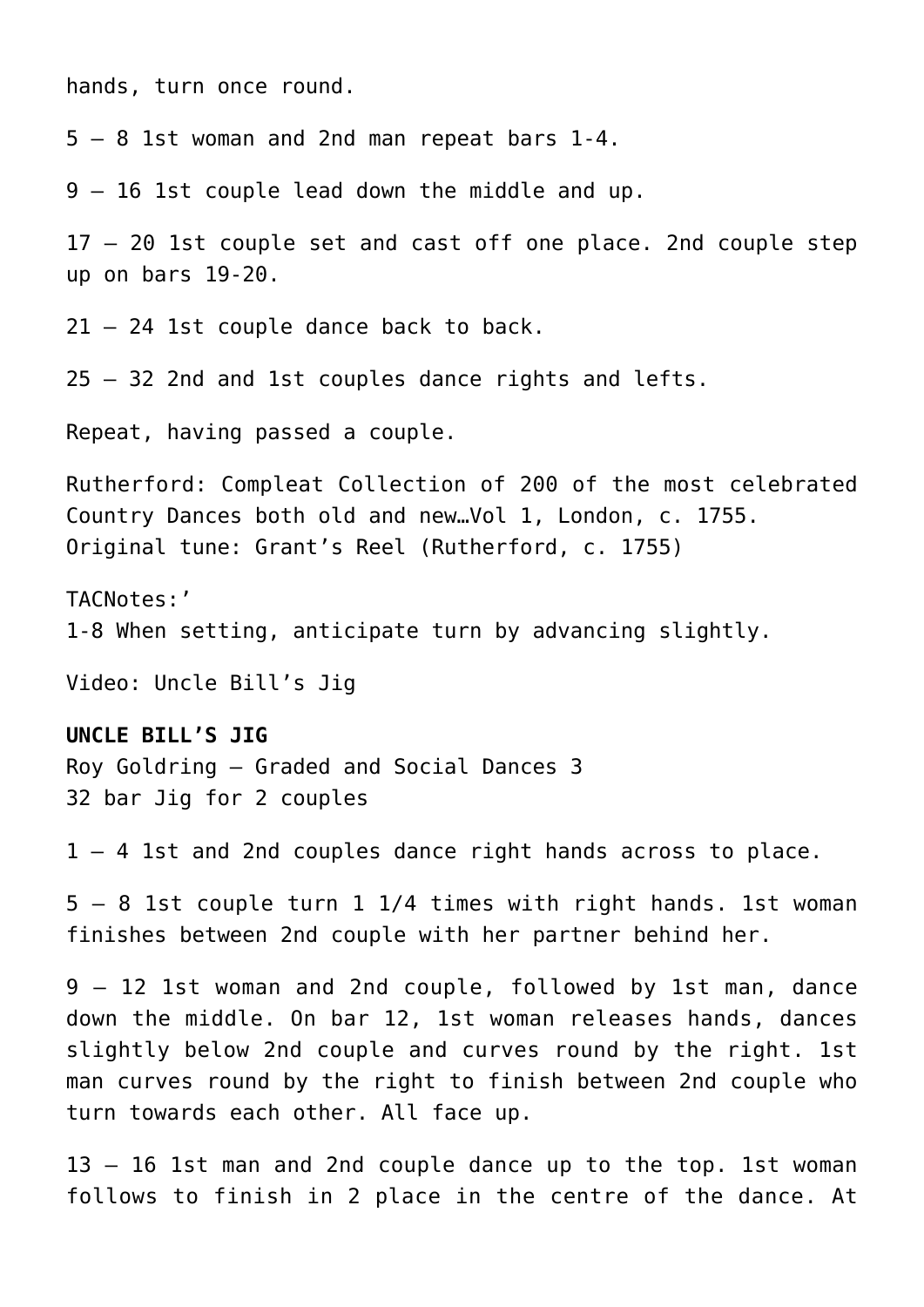the end of bar 16, 1st couple finish facing up.

17 – 20 1st man, followed by his partner. casts off round 2nd woman and crosses to own side in 2nd place. 1st woman finishes on own side.

21 – 24 2nd and 1st couples dance 4 hands round to the left.

25 – 28 2nd man and 1st woman turn once round with right hands.

29 – 32 2nd woman and 1st man turn once round with left hands.

Repeat having passed a couple.

Tune: Mary Bain's Wedding (Traditional)

For Bill Little of Castle Douglas. who has encouraged children to dance for many a year.

No Video

## **Cardross House**

Elaine Brunken – Moments In Time 32 Bar Strathspey for 3 couples

1 – 4 1st couple Set and Cast off one place. 2nd couple step up on bars  $3 - 4$ 5 – 8 1st couple dance a Half figure of eight around their 1st corner; (pass 1st corner by the left shoulder. 1st couple finish facing their 1st corner.)

9 – 16 1st couple Set To and Turn corners 1st lady finish between the 3rd couple, 1st man between the 2nd couple. 1st couple face 'out'. (up or down)

17 – 18 1st couple dance a Half figure of eight around their partners 1st corner. (1st lady around 3rd lady, 1st man around 2nd man, by the left shoulder)

19 – 24 Right shoulder reels of three on sides of dance. (1st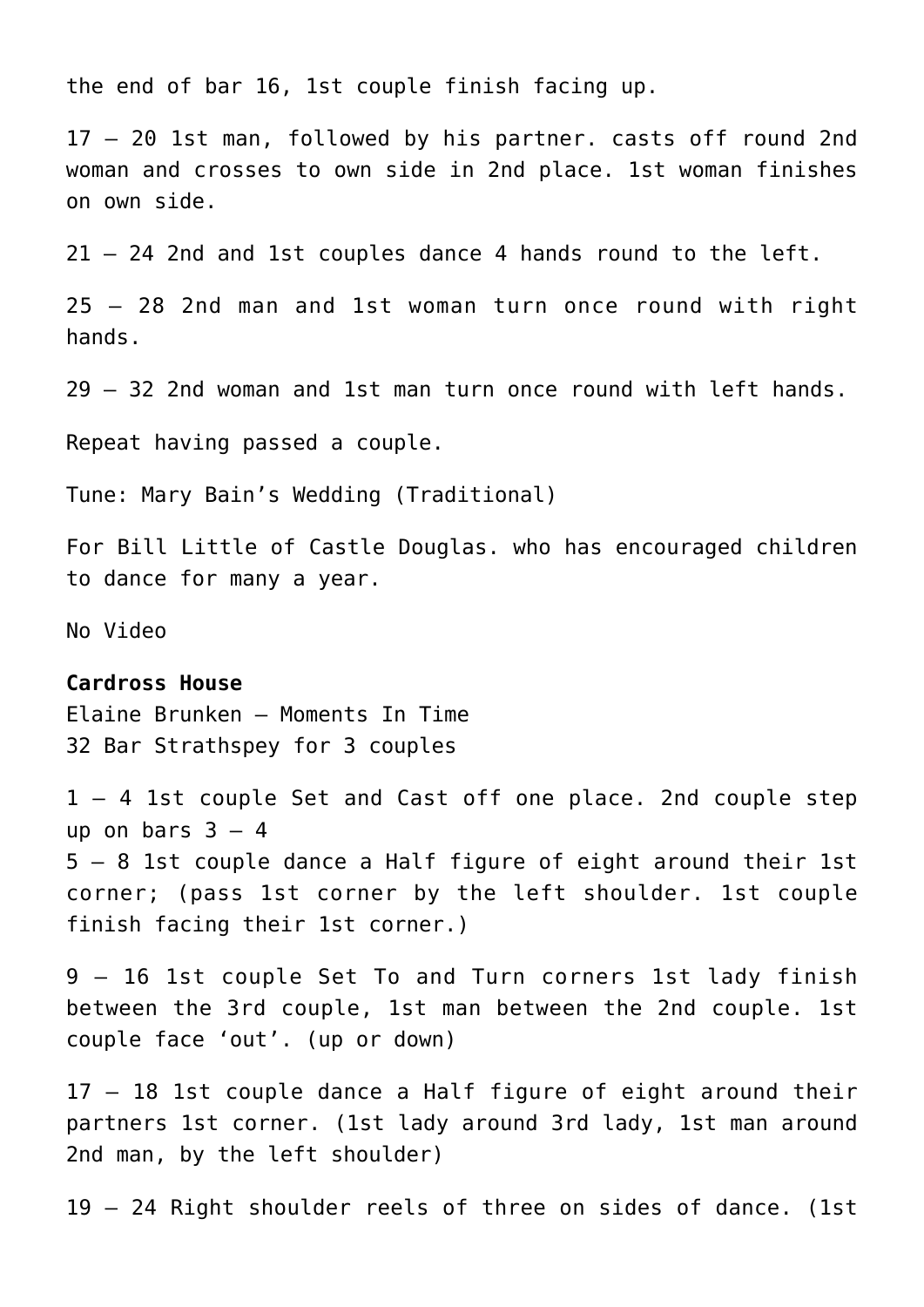lady up to 2nd lady, 1st man down to 3rd man) 2nd and 3rd couples dance a loop on the end of the reel.

25 – 26 2nd 1st and 3rd couples Advance and Retire. 27 – 28 2nd and 1st couples Turn with Two hands. 29 – 32 2nd and 1st couple Circle once to the Left.

Repeat having passed a couple.

Devised in July 2000.

As you may know from 'Harry Potter', British schools assign pupils to 'a House'. Everything you do in school reflects on your house. Our House names were areas around the school I attended, Broxburn Academy, in West Lothian, central Scotland.

In my senior year I was the 'Girls Captain' of my house, the green house, Cardross House!

Suggested tune: Waulkin' the Fauld (Traditional)

Video: [The Highland Rambler](https://youtu.be/6nb5co19V7w)

### **THE HIGHLAND RAMBLER**

Roy Goldring, Leeds Branch, Silver Jubilee. (a 40 bar reel for 3 couples)

1 – 4 1st couple dance towards each other then cast to 2nd place; 2nd couple steps up.

5 – 8 1st and 3rd couples dance Right Hands Across once around; 1st lady remains facing out.

9 – 12 1st and 2nd couples dance Left Hands Across once around; 1st lady remains facing out.

13 – 16 1st lady followed by her partner casts up around 2nd lady and dances down the middle to finish 1st lady between 3rd couple and 1st man between 2nd couple; all facing down.

17 – 24 In lines of three, all dance down the set, turn